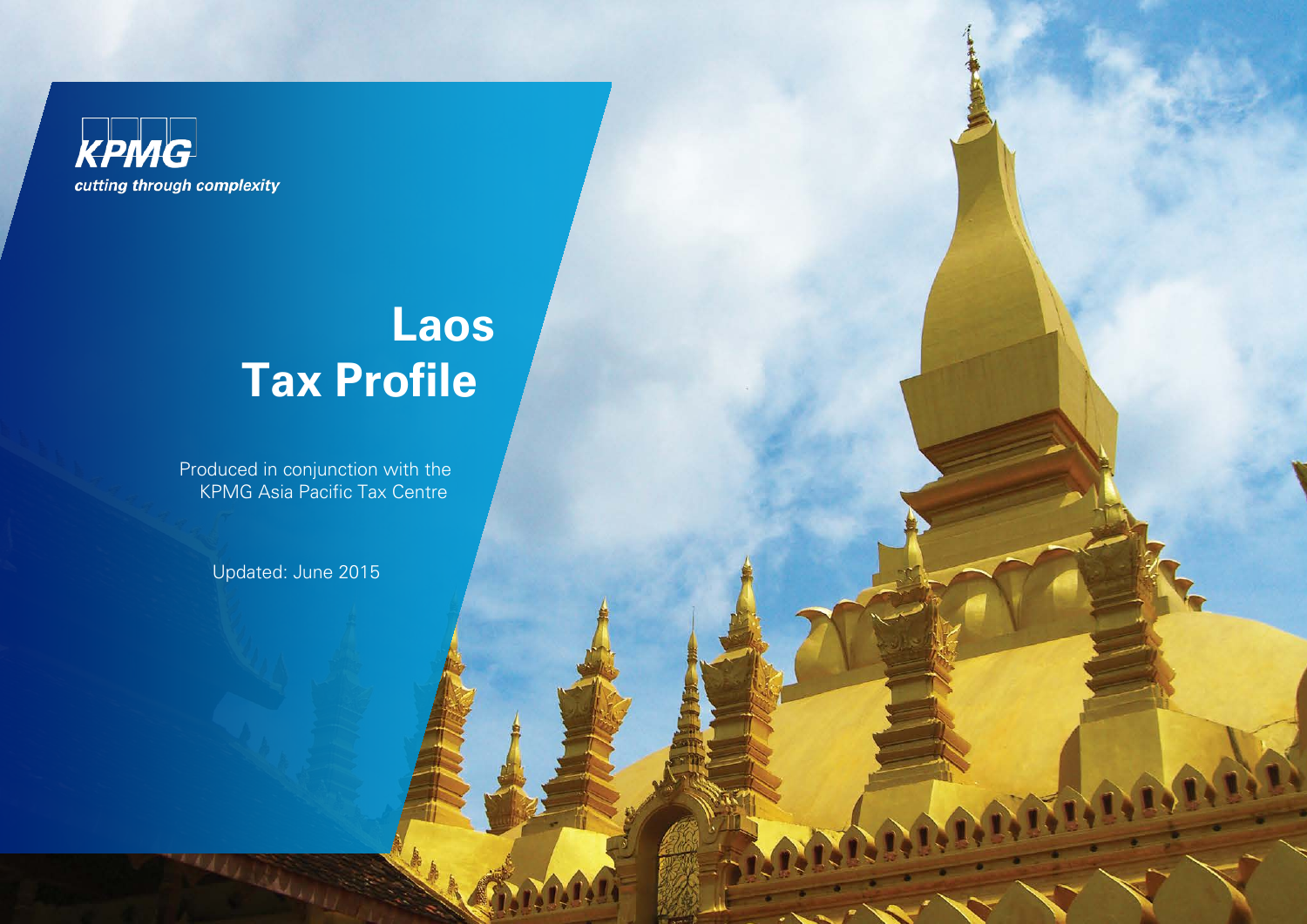#### **Contents**

| $\mathbf{1}$            | <b>Corporate Income Tax</b>                                     |    |
|-------------------------|-----------------------------------------------------------------|----|
| 2 <sup>1</sup>          | <b>Income Tax Treaties for the Avoidance of Double Taxation</b> | 5  |
| $\mathbf{3}$            | <b>Indirect Tax</b>                                             | 6  |
| $\overline{\mathbf{4}}$ | <b>Personal Taxation</b>                                        | 7  |
| 5                       | <b>Other Taxes</b>                                              | 9  |
| 6                       | <b>Free Trade Agreements</b>                                    | 10 |
| $\overline{7}$          | <b>Tax Authority</b>                                            | 11 |

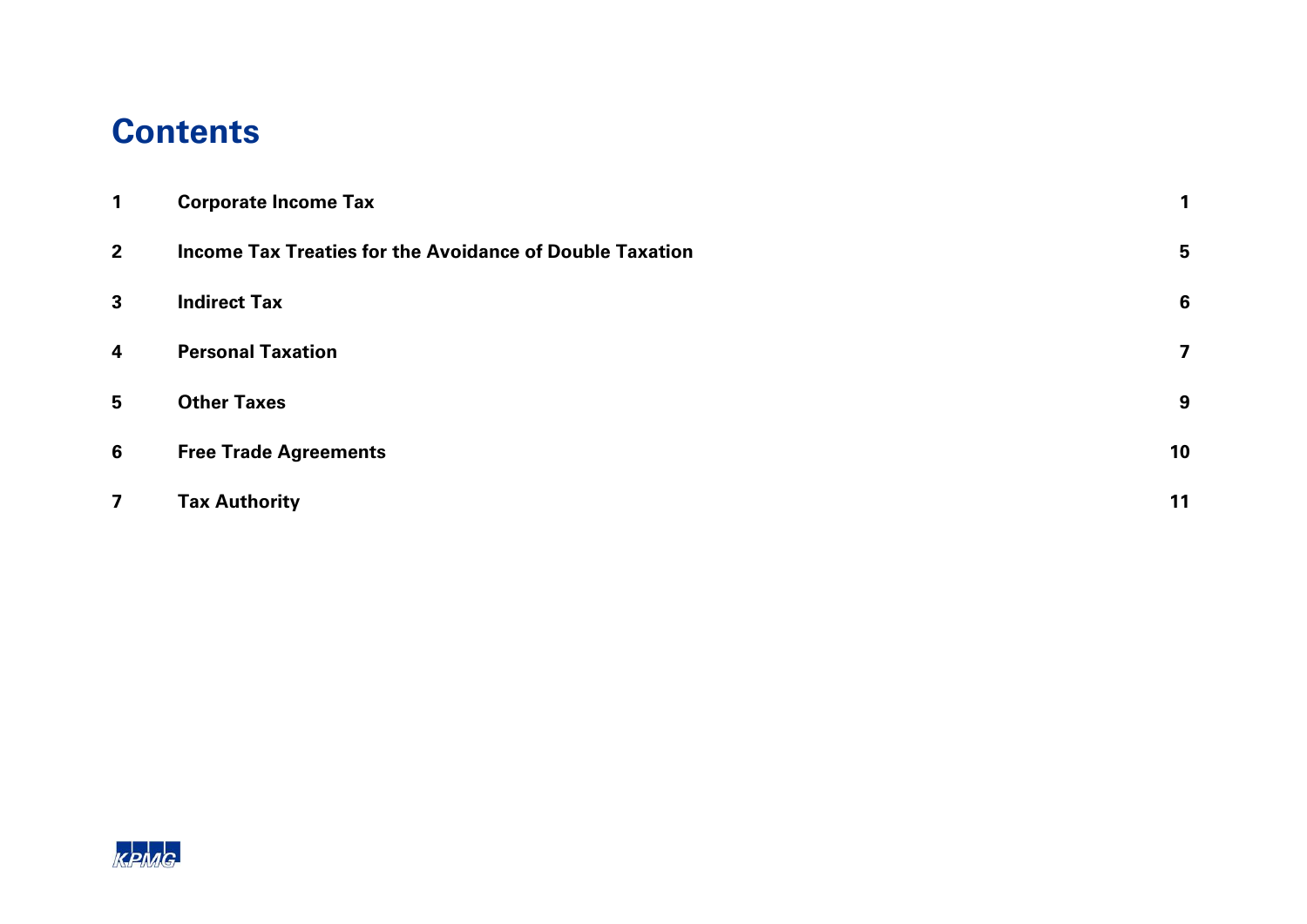### <span id="page-2-0"></span>**1 Corporate Income Tax**

| <b>Corporate income tax</b> | Profit tax                                                                                                                                                                                                                                                                                                                                           |  |  |  |  |
|-----------------------------|------------------------------------------------------------------------------------------------------------------------------------------------------------------------------------------------------------------------------------------------------------------------------------------------------------------------------------------------------|--|--|--|--|
|                             | Small and medium enterprises that are not registered under the Value Added Tax (VAT) system are subject to lump-sum<br>tax instead of profit tax. This applies to enterprises which have annual revenue of less than LAK 12 million.                                                                                                                 |  |  |  |  |
| <b>Tax rate</b>             | A 24 percent profit tax rate applies to both domestic and foreign businesses, except for companies registered in the Lao<br>Stock Exchange, which benefit from a five percent reduction of the normal rate for a period of four years from the date of<br>registration in the Stock Exchange. After this period, the normal profit tax rate applies. |  |  |  |  |
|                             | A 26 percent profit tax rate applies to companies whose business is to produce, import, and supply tobacco products.<br>Two percent of the tax paid by tobacco companies shall contribute to the Cigarette Control Fund (Article 46 of the Law on<br>Tobacco Control).                                                                               |  |  |  |  |
|                             | Small and medium enterprises that are not registered under the VAT system pay lump-sum tax at progressive rates<br>between three percent and seven percent, depending on the nature of the business and its revenue.                                                                                                                                 |  |  |  |  |
| <b>Residence</b>            | There is no definition of residence for tax purposes in Laos. All companies (i.e. all forms of legal entity) that are registered<br>under Lao law, or that are incorporated under foreign law and are carrying on business in Laos, are subject to Lao profit<br>tax.                                                                                |  |  |  |  |

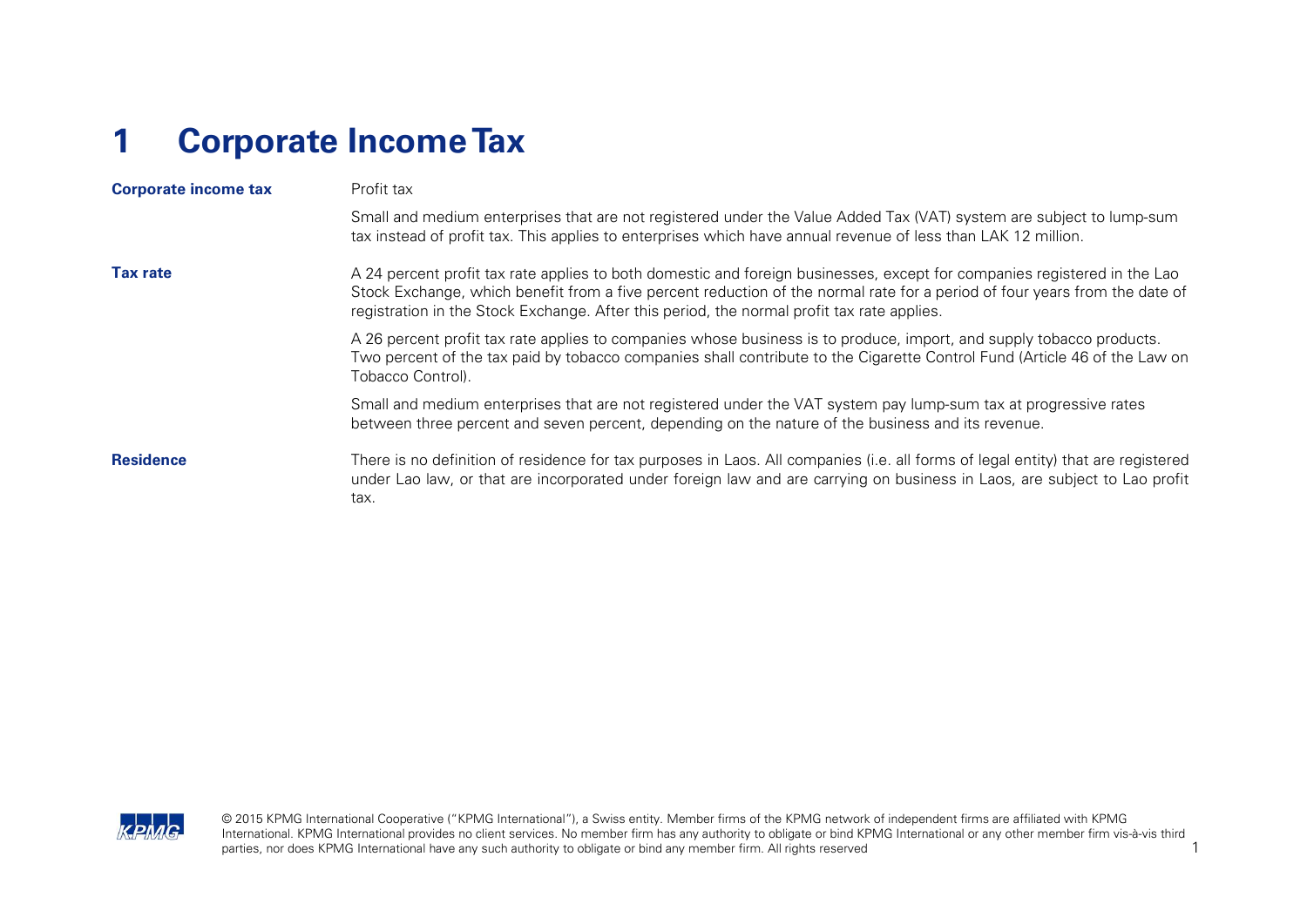| <b>Compliance requirements</b>                | Profit tax payments shall be made on a quarterly basis as follows:                                                                                                                                                                                                                                                                                                           |  |  |  |  |
|-----------------------------------------------|------------------------------------------------------------------------------------------------------------------------------------------------------------------------------------------------------------------------------------------------------------------------------------------------------------------------------------------------------------------------------|--|--|--|--|
|                                               | 1 <sup>st</sup> Quarter: on or before 10 April – based on self-assessment by the entity submitted to tax authority                                                                                                                                                                                                                                                           |  |  |  |  |
|                                               | $2^{nd}$ Quarter: on or before 10 July – based on self-assessment by the entity submitted to tax authority                                                                                                                                                                                                                                                                   |  |  |  |  |
|                                               | 3 <sup>rd</sup> Quarter: on or before 10 October – based on self-assessment by the entity submitted to tax authority<br>$\overline{\phantom{a}}$                                                                                                                                                                                                                             |  |  |  |  |
|                                               | 4 <sup>th</sup> Quarter: on or before 10 March of the following year – based on self-assessment (tax return) by the entity<br>submitted to tax authority or assessment by tax authority                                                                                                                                                                                      |  |  |  |  |
|                                               | The quarterly liability for profit tax is calculated based on one of the following:                                                                                                                                                                                                                                                                                          |  |  |  |  |
|                                               | The profit tax paid during the previous year                                                                                                                                                                                                                                                                                                                                 |  |  |  |  |
|                                               | The actual profit during the current year                                                                                                                                                                                                                                                                                                                                    |  |  |  |  |
|                                               | The profit of a project as stated in the tax payment plan.                                                                                                                                                                                                                                                                                                                   |  |  |  |  |
|                                               | If the profit tax paid within the year is not calculated based on the actual current year profit, and exceeds the actual<br>annual profit tax payable, the excess profit tax shall be offset against profit tax payable in the following year. If the<br>amount paid during the year is less than the actual amount due, the extra will be added to the year-end assessment. |  |  |  |  |
| <b>International withholding tax</b><br>rates | Dividends paid to individuals or legal entities that are registered aboard are subject to withholding tax at the rate of 10<br>percent.                                                                                                                                                                                                                                      |  |  |  |  |
|                                               | Royalties paid to individuals or legal entities that are registered aboard are subject to withholding tax at the rate of five<br>percent.                                                                                                                                                                                                                                    |  |  |  |  |
|                                               | Interest paid to individuals or legal entities that are registered aboard is subject to withholding tax at the rate of 10<br>percent.                                                                                                                                                                                                                                        |  |  |  |  |
|                                               | These withholding tax rates may be reduced under an applicable tax treaty. As there is limited outward investment from<br>Laos, the tax treaty provisions for relief tend to follow the approach taken by the other country that is a party to the tax<br>treaty.                                                                                                            |  |  |  |  |
| <b>Holding rules</b>                          | Dividends for residents and individuals or legal entities that are registered aboard are subject to income tax at the rate of<br>10 percent of the gross dividend received.                                                                                                                                                                                                  |  |  |  |  |
|                                               | There is no separate capital gains tax in Laos.                                                                                                                                                                                                                                                                                                                              |  |  |  |  |



© 2015 KPMG International Cooperative ("KPMG International"), a Swiss entity. Member firms of the KPMG network of independent firms are affiliated with KPMG International. KPMG International provides no client services. No member firm has any authority to obligate or bind KPMG International or any other member firm vis-à-vis third<br>parties, nor does KPMG International have any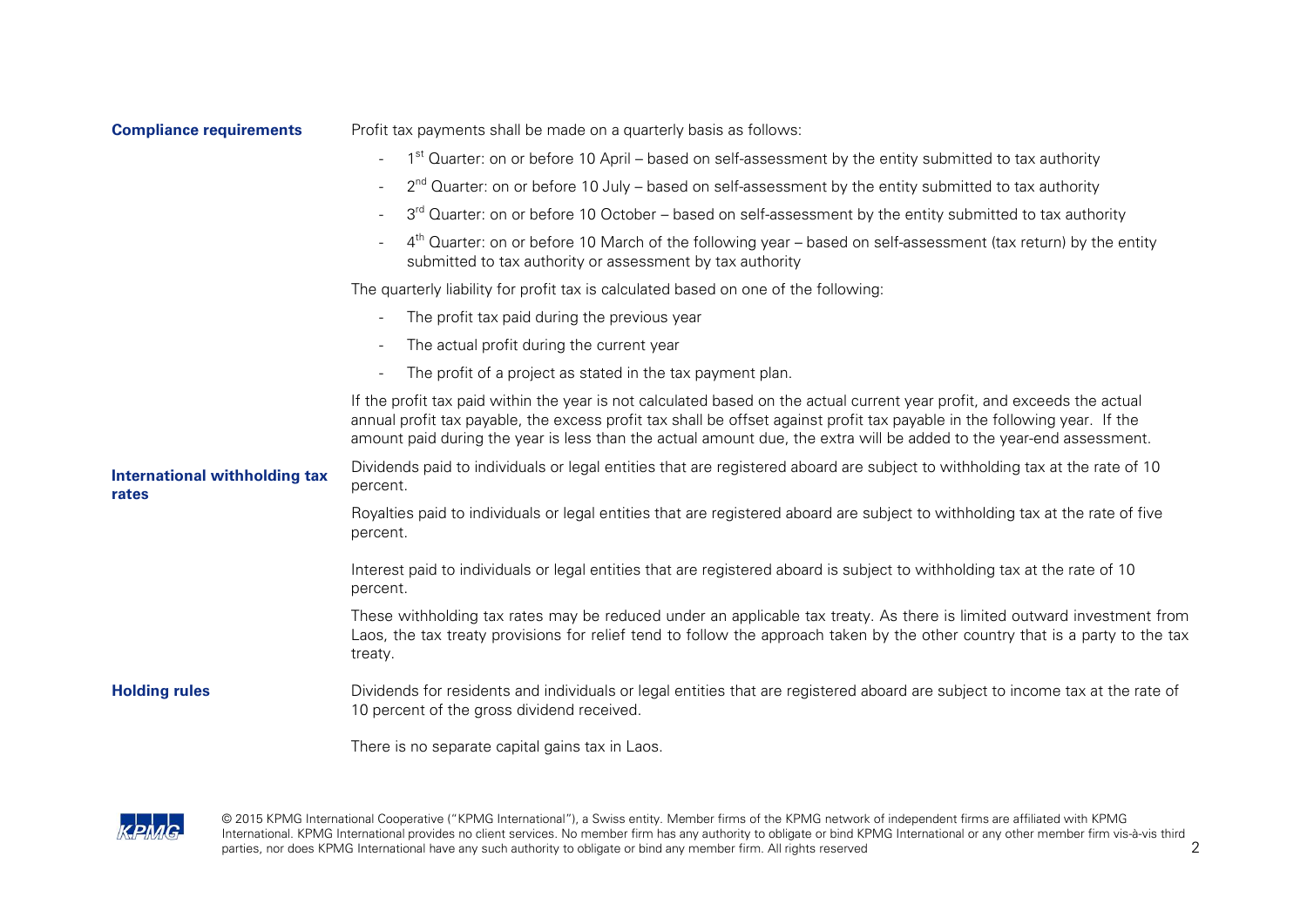| <b>Tax losses</b>                             | Losses (which are agreed to by the National Audit Authority or an independent audit company, with acknowledgment of<br>the tax authorities) may be carried forward for three years.                            |
|-----------------------------------------------|----------------------------------------------------------------------------------------------------------------------------------------------------------------------------------------------------------------|
|                                               | Losses cannot be carried back.                                                                                                                                                                                 |
| Tax consolidation / group<br>relief           | There are no grouping provisions in Laos.                                                                                                                                                                      |
| <b>Transfer of shares</b>                     | Share sale and purchase agreements are subject to stamp duty at a rate ranging from LAK 15,000 to LAK 100,000<br>depending on the purchase value.                                                              |
|                                               | Income from profit from the sale of shares is subject to income tax at the rate of 10 percent.                                                                                                                 |
|                                               | However, profits from sale of shares in a stock market are exempt from income tax.                                                                                                                             |
| <b>Transfer of assets</b>                     | Agreements for the transfer of assets are subject to stamp duty. The rates vary depending on the asset type and the<br>purchase value.                                                                         |
|                                               | Income from the transfer of land and buildings is subject to income tax at the rate of five percent.                                                                                                           |
| <b>CFC</b> rules                              | There are no CFC rules in Laos.                                                                                                                                                                                |
| <b>Transfer pricing</b>                       | There are no transfer pricing rules in Laos.                                                                                                                                                                   |
| <b>Thin capitalisation</b>                    | Laos does not have a thin capitalisation regime.                                                                                                                                                               |
|                                               | All interest payments must be supported by relevant documentation showing that the payments are made for business<br>purposes. Otherwise, the tax authorities may disallow an element of the interest expense. |
| <b>General anti-avoidance</b>                 | There are no general anti-avoidance provisions under Lao tax law.                                                                                                                                              |
| <b>Anti-treaty shopping</b>                   | There is no anti-treaty shopping provision in Laos.                                                                                                                                                            |
| <b>Other specific anti-avoidance</b><br>rules | There are no other specific anti-avoidance rules in Laos.                                                                                                                                                      |



© 2015 KPMG International Cooperative ("KPMG International"), a Swiss entity. Member firms of the KPMG network of independent firms are affiliated with KPMG International. KPMG International provides no client services. No member firm has any authority to obligate or bind KPMG International or any other member firm vis-à-vis third<br>parties, nor does KPMG International have any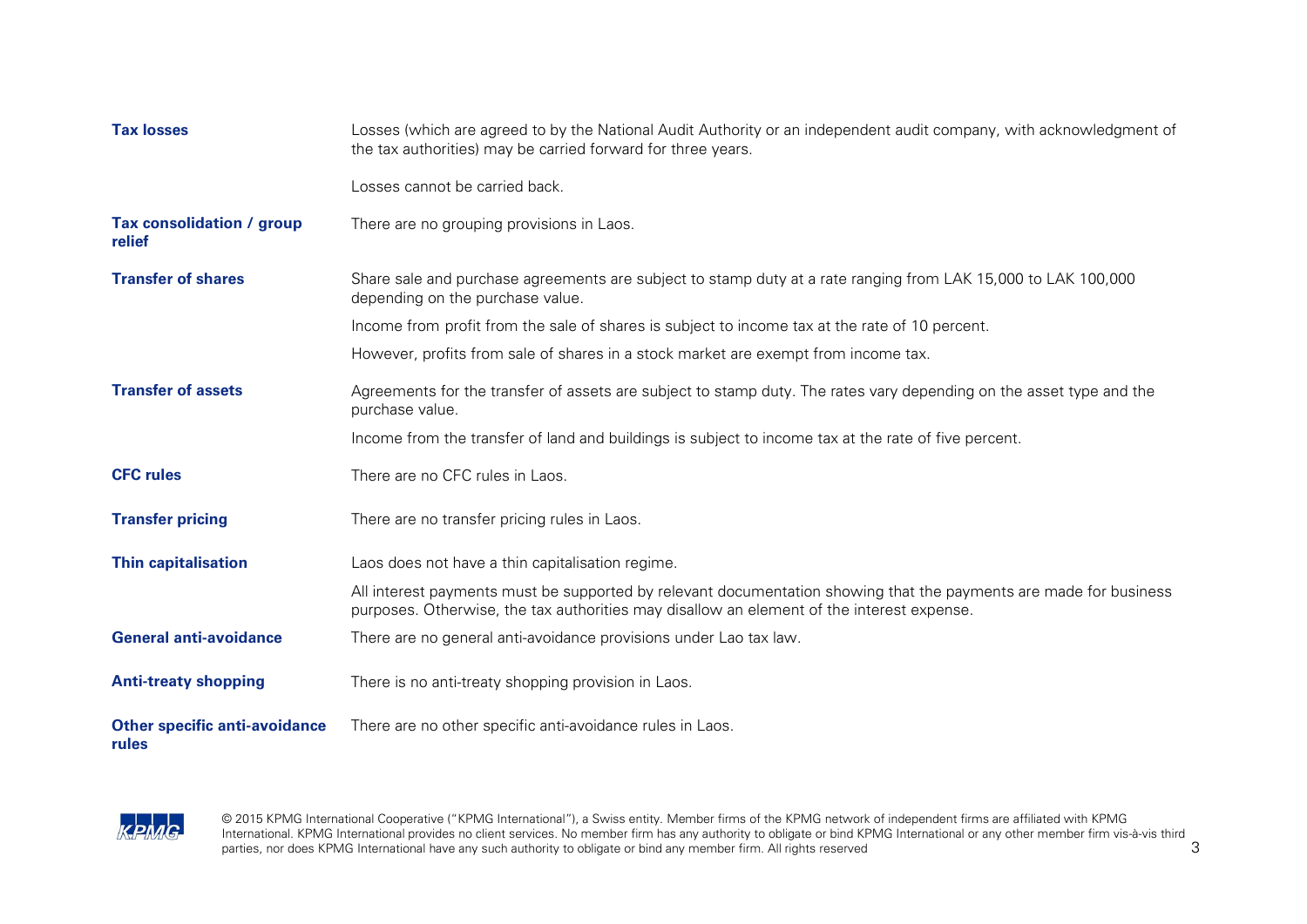| <b>Rulings</b>                                                   | There is no formal ruling system in Laos.                                                                                                                                                                                                                                                                                                        |  |  |  |
|------------------------------------------------------------------|--------------------------------------------------------------------------------------------------------------------------------------------------------------------------------------------------------------------------------------------------------------------------------------------------------------------------------------------------|--|--|--|
|                                                                  | A taxpayer who seeks clarification regarding tax payments or tax law may submit a proposal letter for clarification to the<br>tax authority. A clarification letter from the tax authority may be given on a case by case basis. A clarification letter is not<br>binding, but the letter can be used in future negotiations with the authority. |  |  |  |
|                                                                  | Clarification letters from the tax authority, given to a particular taxpayer, are not made publicly available.                                                                                                                                                                                                                                   |  |  |  |
| <b>Intellectual property</b><br><b>incentives</b>                | There are no intellectual property incentives available in Laos.                                                                                                                                                                                                                                                                                 |  |  |  |
| <b>R&amp;D incentives</b>                                        | Tax incentives under the Law on Investment Promotion (discussed in the 'Other Incentives' section below) may apply to<br>scientific research and development expenditure.                                                                                                                                                                        |  |  |  |
| <b>Other incentives</b>                                          | The Law on Investment and Promotion provides special tax incentives for investors in Laos. These incentives are<br>summarized below:                                                                                                                                                                                                             |  |  |  |
|                                                                  | Reduced tax rates for a company that has an investment agreement with the Government of Laos.<br>٠                                                                                                                                                                                                                                               |  |  |  |
|                                                                  | Certain investment incentives may be made available to investors where the relevant project relates to encouraging<br>٠<br>specific sectors or is located in certain regions.                                                                                                                                                                    |  |  |  |
|                                                                  | If a foreign enterprise is granted an initial tax exemption period of two to four years and suffers losses in that period,<br>٠<br>it may be permitted to carry the losses forward. The losses may then be deducted from taxes levied on profits in<br>the following year, or carried forward up to three years.                                 |  |  |  |
|                                                                  | Raw materials and intermediate components that are imported in order to achieve import substitution are eligible for<br>٠<br>special duty reductions.                                                                                                                                                                                            |  |  |  |
| <b>Hybrid instruments</b>                                        | There is no concept of hybrid instruments in Laos.                                                                                                                                                                                                                                                                                               |  |  |  |
| <b>Hybrid entities</b>                                           | There is no concept of hybrid entities in Laos.                                                                                                                                                                                                                                                                                                  |  |  |  |
| <b>Special tax regimes for</b><br>specific industries or sectors | A special tax regime applies to entities in the high capital intensive sector which are able to be granted a Concession<br>Agreement with the Government. A Concession Agreement allows entities to receive tax holidays based on negotiation.                                                                                                   |  |  |  |

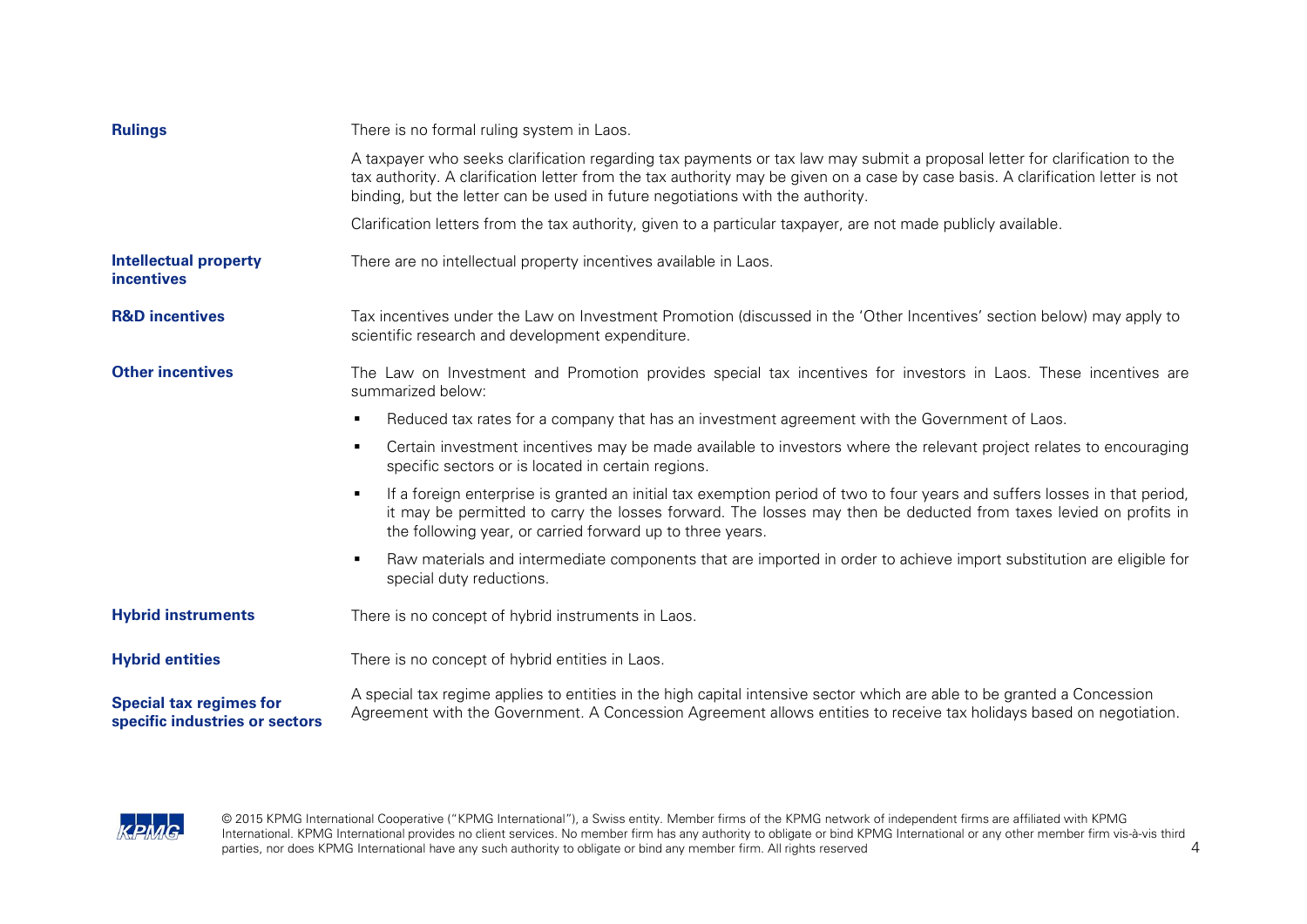#### <span id="page-6-0"></span>**2 Income Tax Treaties for the Avoidance of Double Taxation**

| In Force                                               | Brunei       | Korea (Republic of) | Malavsia                                                                                                      | Thailand |
|--------------------------------------------------------|--------------|---------------------|---------------------------------------------------------------------------------------------------------------|----------|
|                                                        | China        | Luxembourg          | Mvanmar                                                                                                       | Vietnam  |
| Negotiated, not yet in force at<br>time of publication |              |                     | Treaties with Indonesia, Kuwait, and Russia have been negotiated but are not in force at the time of writing. |          |
|                                                        | Source: IBFD |                     |                                                                                                               |          |

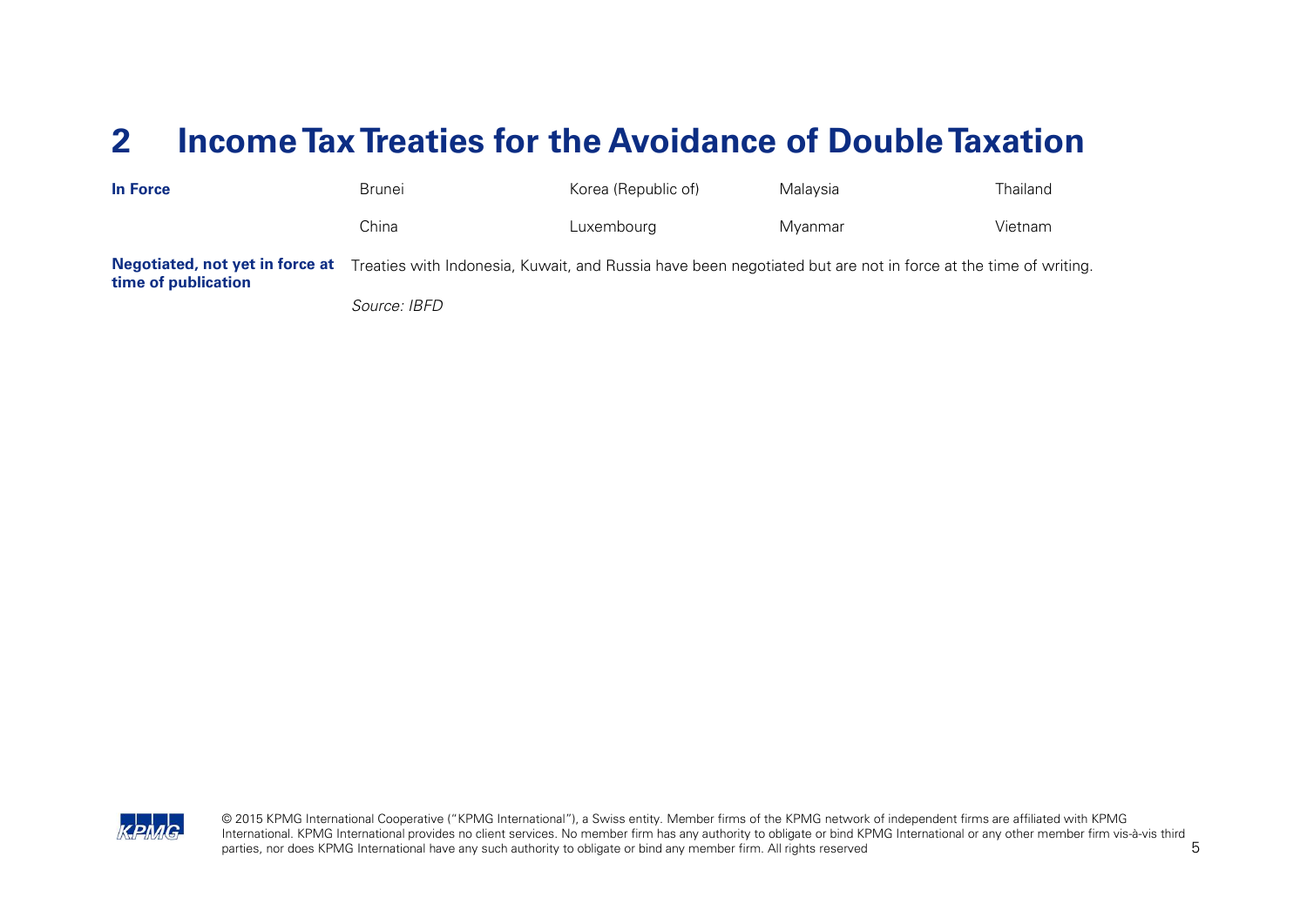#### <span id="page-7-0"></span>**3 Indirect Tax**

| Indirect tax               | Value Added Tax (VAT)                                                                                                                                                    |
|----------------------------|--------------------------------------------------------------------------------------------------------------------------------------------------------------------------|
| <b>Standard rate</b>       | The standard rate of VAT is 10 percent.                                                                                                                                  |
|                            | VAT applies to a wide range of products, including electricity, water, fuel, and all imported products, unless they receive<br>an exemption from the Government of Laos. |
| <b>Further information</b> | For more detailed indirect tax information on various countries, refer to:                                                                                               |
|                            | 2015 KPMG Asia Pacific Indirect Tax Guide                                                                                                                                |

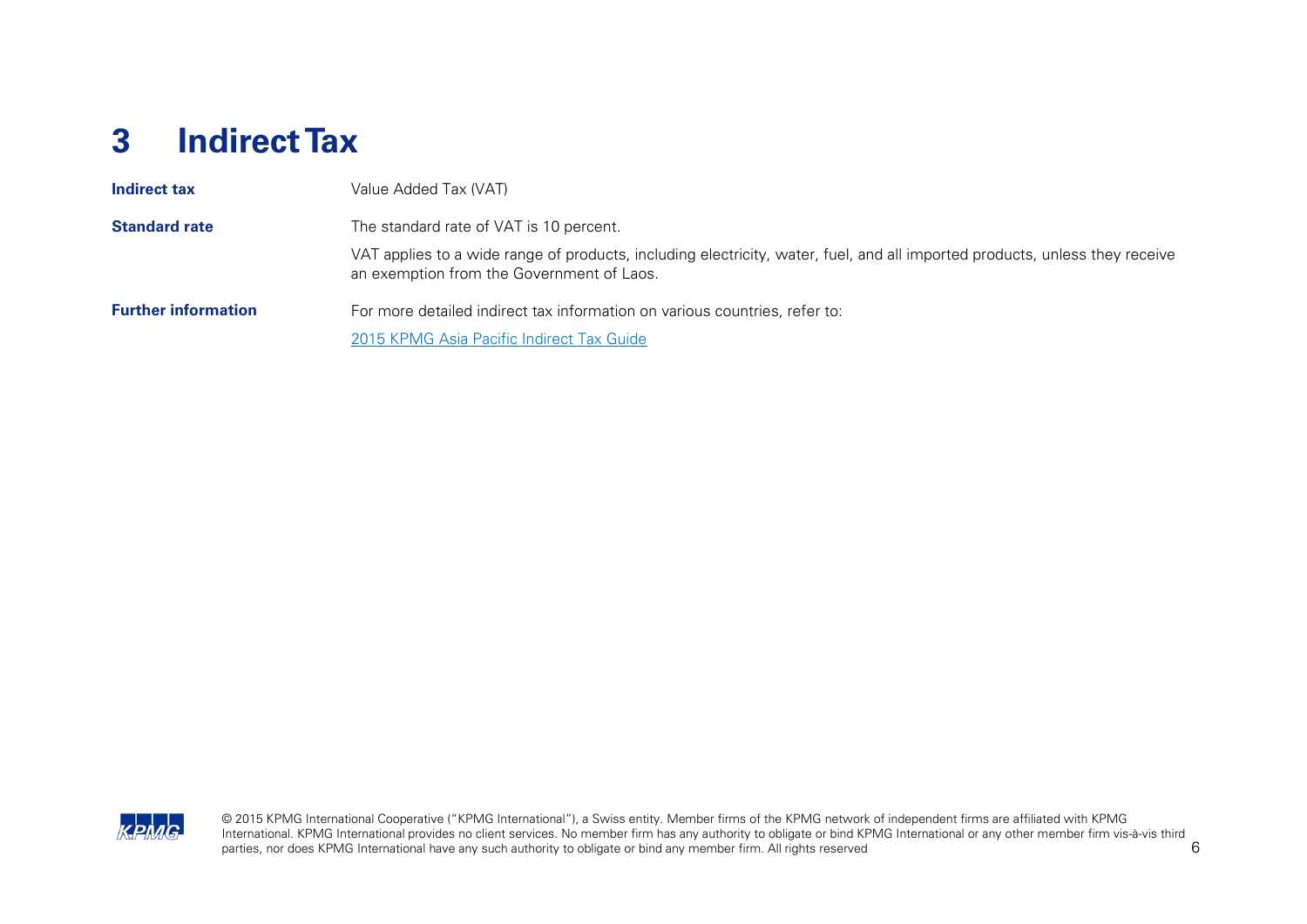### <span id="page-8-0"></span>**4 Personal Taxation**

| Income tax             | Income tax                                                                                                                                                                                                                                                                                                                                                                                                                                                                                                                                                                                                                                                                         |
|------------------------|------------------------------------------------------------------------------------------------------------------------------------------------------------------------------------------------------------------------------------------------------------------------------------------------------------------------------------------------------------------------------------------------------------------------------------------------------------------------------------------------------------------------------------------------------------------------------------------------------------------------------------------------------------------------------------|
| <b>Top rate</b>        | The top rate of income tax is 24 percent.                                                                                                                                                                                                                                                                                                                                                                                                                                                                                                                                                                                                                                          |
|                        | Employees whose employer has a contract signed with the Government of Laos (e.g. investors with concession<br>agreements) before Presidential Decree No. 001/PS of 1 March 2011, will be subject to personal income tax at a flat rate<br>of 10 percent until the contract expires or is renewed / extended.                                                                                                                                                                                                                                                                                                                                                                       |
| <b>Social security</b> | The Law on Social Security No 34/NA and the Instruction on Social Security Law (which has been enforced from 1<br>January 2015) apply. There are requirements for compulsory and voluntary registration for the Social Security Fund.                                                                                                                                                                                                                                                                                                                                                                                                                                              |
|                        | Those compulsorily required to register are as follows:                                                                                                                                                                                                                                                                                                                                                                                                                                                                                                                                                                                                                            |
|                        | Lao Front for National Construction, mass organizations and civil society;<br>٠<br>Government officers, civic servants, soldiers, police, retired employees, disabled people and their family<br>٠<br>members;<br>state-owned enterprises, private enterprises, banks, financial institutions, educational institutions, private<br>hospitals, factories, those working with machinery, hotels, department stores, restaurants, farms, and other<br>investment projects;<br>Employees who receive salary and wages;<br>Local employees working in embassies, consulars, Intentional organizations, and NGOs based in Lao P.D.R; and<br>٠<br>Expatriates receiving salary or wages. |
|                        | Those voluntarily able to register are individuals who are working as famers, merchants, service providers, free lancers<br>and others who wish to be involved in SSO.                                                                                                                                                                                                                                                                                                                                                                                                                                                                                                             |
|                        | The Law requires a deduction from gross salary as follows:                                                                                                                                                                                                                                                                                                                                                                                                                                                                                                                                                                                                                         |
|                        | 6 percent to be paid by the employer<br>٠                                                                                                                                                                                                                                                                                                                                                                                                                                                                                                                                                                                                                                          |
|                        | 5.5 percent to be paid by the employee.<br>٠                                                                                                                                                                                                                                                                                                                                                                                                                                                                                                                                                                                                                                       |
|                        | Any salary monies over LAK 2,000,000 per month are not taken into account when calculating Social Security payments.<br>As a result, the maximum monthly social security payment will be LAK 120,000 per month for employers and LAK<br>110,000 per month for employees.                                                                                                                                                                                                                                                                                                                                                                                                           |

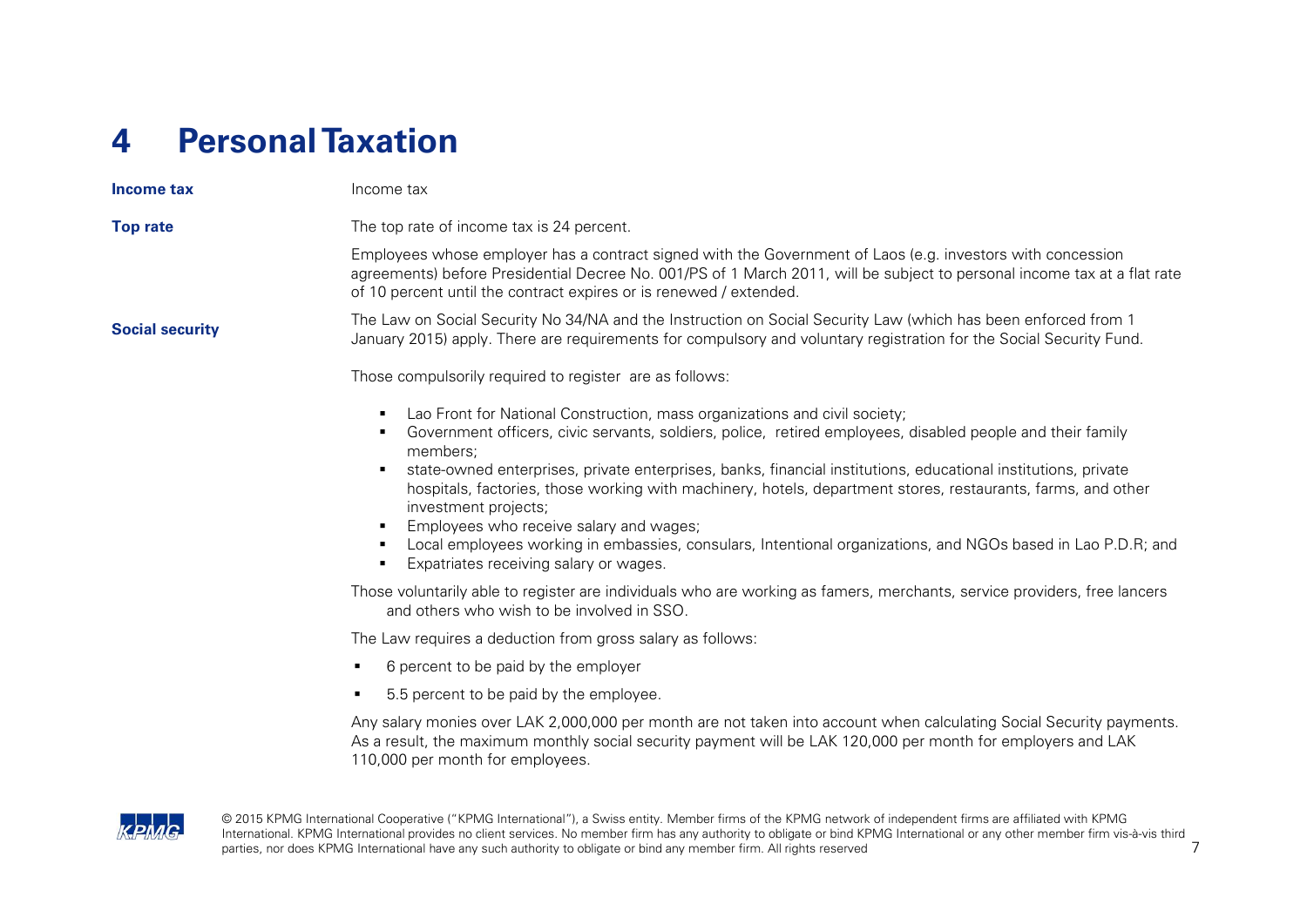| International social security | Laos has no international social security agreements. |
|-------------------------------|-------------------------------------------------------|
| agreements                    |                                                       |

**Further information** For more detailed personal taxation information for various countries, refer to: [KPMG's Thinking Beyond Borders](https://home.kpmg.com/xx/en/home/insights/2012/11/thinking-beyond-borders.html)

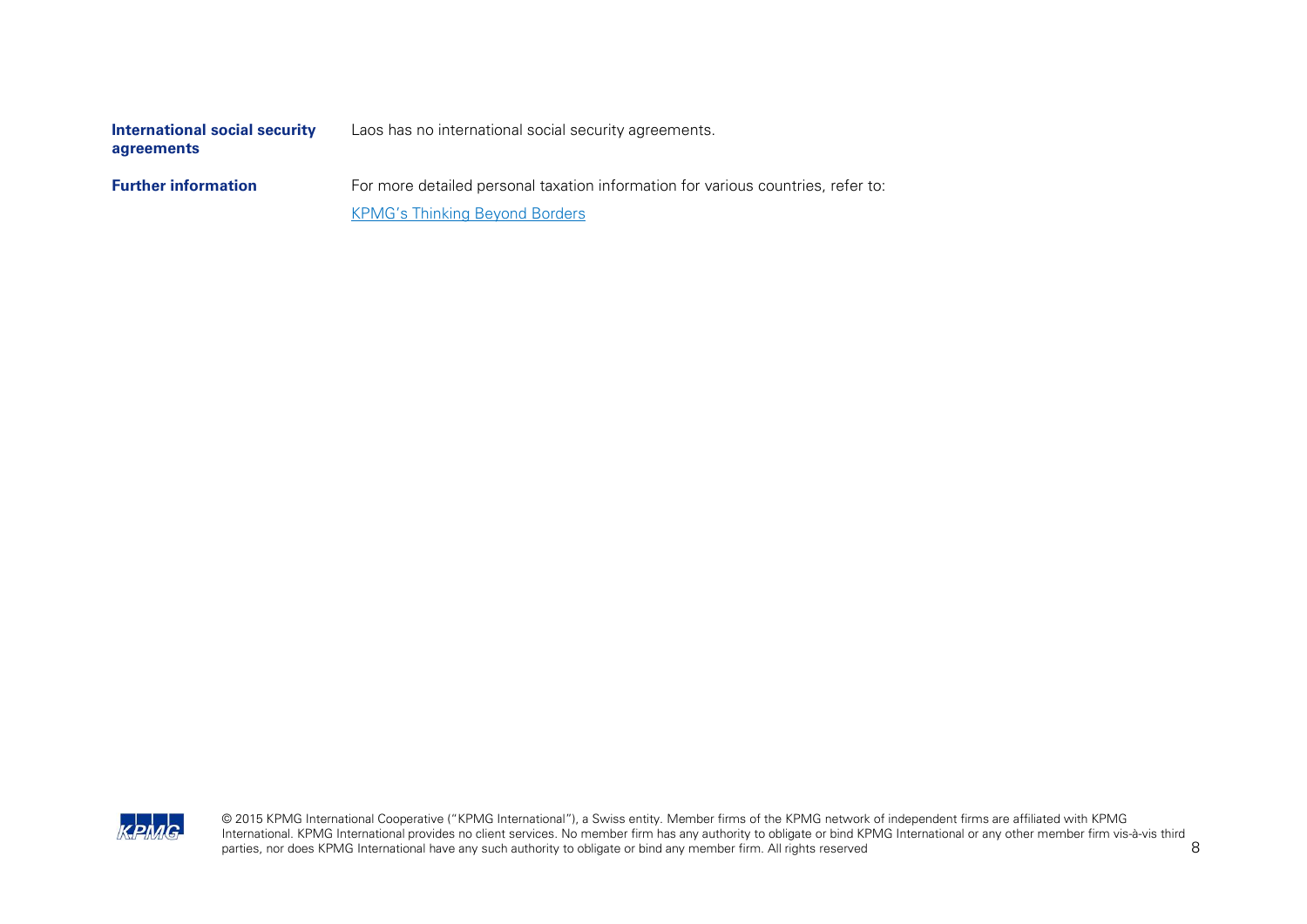### <span id="page-10-0"></span>**5 Other Taxes**

| <b>Customs duty</b>             | Duties are levied on all types of imported and exported commodities at varying rates from 5 percent to 40 percent.<br>Administrative fees are levied at 5 percent ad valorem on equipment and materials.                                                                                                                                                                                                                            |  |  |  |  |
|---------------------------------|-------------------------------------------------------------------------------------------------------------------------------------------------------------------------------------------------------------------------------------------------------------------------------------------------------------------------------------------------------------------------------------------------------------------------------------|--|--|--|--|
| <b>Excise duty</b>              | Excise tax is collected on certain types of goods, including fuel (5 percent to 25 percent), alcohol (50 percent to 70<br>percent), carbonated drinks and invigorating drinks (5 percent to 10 percent), tobacco products (60 percent) and<br>cosmetics (20 percent).                                                                                                                                                               |  |  |  |  |
|                                 | Imports of equipment, means of production, spare parts, and other materials used in the operation of foreign investors'<br>projects or in their productive enterprises are taxed at a uniform flat rate of one percent of the imported value. Raw<br>materials and intermediate components, imported for the purpose of processing and then exported, are exempt from<br>such import duties with approval from relevant ministries. |  |  |  |  |
| <b>Stamp duty</b>               | Stamp duty rates vary depending on the type of instrument.                                                                                                                                                                                                                                                                                                                                                                          |  |  |  |  |
| <b>Property tax</b>             | Land taxes vary depending on the location and the type of the land. The calculation of land tax is based on both the<br>location and the size of the land and is levied at annual rates per square meter. Land tax is payable in the first quarter of<br>the relevant calendar year.                                                                                                                                                |  |  |  |  |
| <b>Inheritance tax</b>          | There is no inheritance tax in Laos.                                                                                                                                                                                                                                                                                                                                                                                                |  |  |  |  |
| <b>Prize or lottery</b>         | Prizes or lottery wins in Laos exceeding LAK 1 million are subject to income tax at the rate of 10 percent.                                                                                                                                                                                                                                                                                                                         |  |  |  |  |
| <b>Tax on natural resources</b> | Natural resources tax applies to the oil and gas industry and businesses involved in the exploitation of rare and precious<br>resources, including oil shale/petroleum and natural gas, metallic/non-metallic minerals, construction materials, peat,<br>anthracite, hydro-electric power and land concessions. Tobacco, coffee, tea, and flower seeds are also subject to natural<br>resources tax.                                |  |  |  |  |
|                                 | The applicable rates vary from 5 percent to 25 percent of the sale or export price or are based on a tax per cubic meter.<br>For wood, the taxes vary depending upon the type of wood.                                                                                                                                                                                                                                              |  |  |  |  |
| <b>Environment Tax</b>          | Applies to individuals, legal entities, and organisations licensed to conduct activities deemed to be damaging to the<br>environment, ecology, or people's health. Details are to be announced.                                                                                                                                                                                                                                     |  |  |  |  |

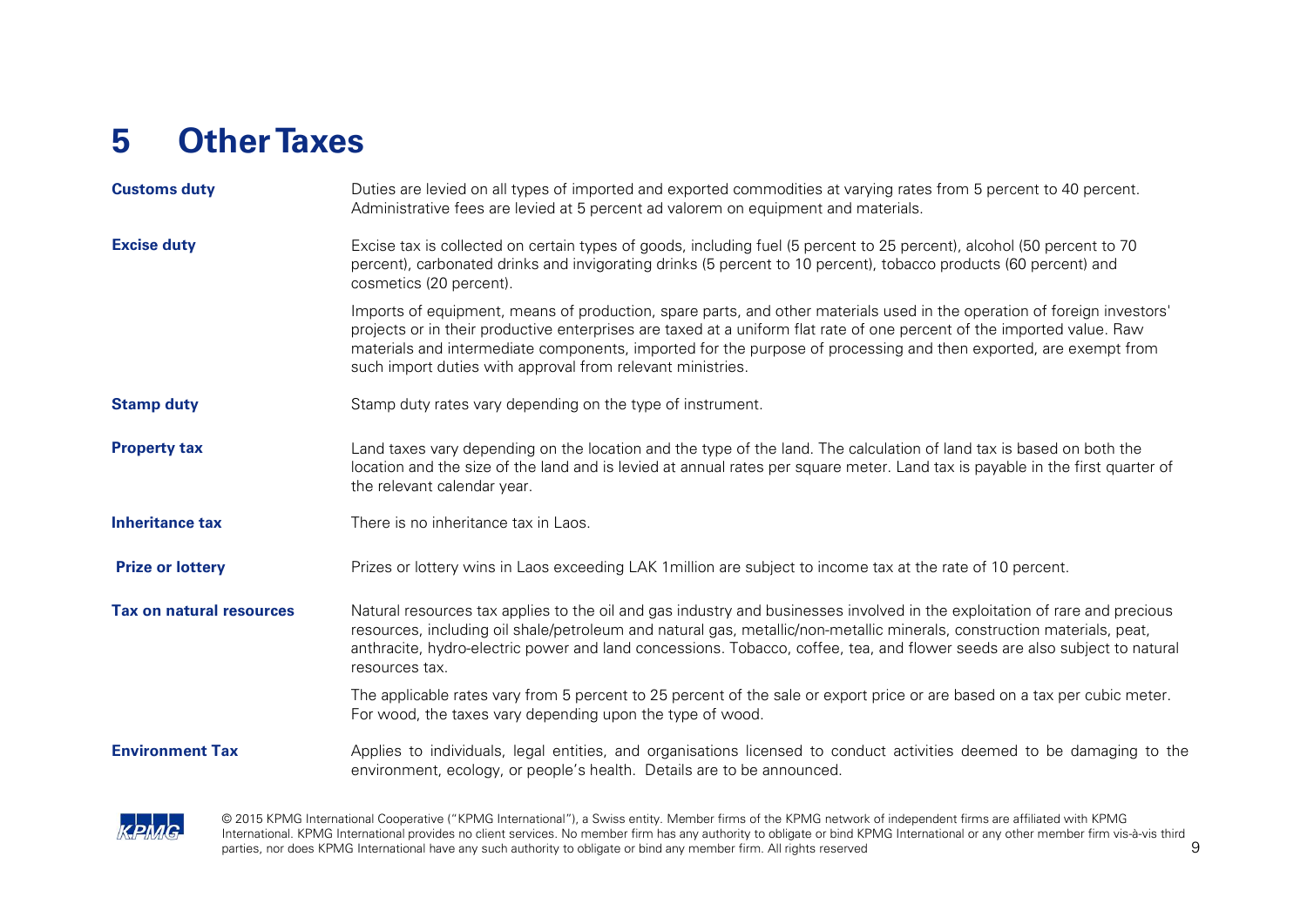#### <span id="page-11-0"></span>**6 Free Trade Agreements**

| In force                                                         | $\blacksquare$ | ASEAN:                                                             |          |             |          |
|------------------------------------------------------------------|----------------|--------------------------------------------------------------------|----------|-------------|----------|
|                                                                  |                | Brunei Darussalam                                                  | Laos     | Philippines | Thailand |
|                                                                  |                | Cambodia                                                           | Malaysia | Singapore   | Vietnam  |
|                                                                  |                | Indonesia                                                          | Myanmar  |             |          |
|                                                                  | $\blacksquare$ | ASEAN - China                                                      |          |             |          |
|                                                                  | $\blacksquare$ | ASEAN - India                                                      |          |             |          |
|                                                                  | $\blacksquare$ | ASEAN - Japan                                                      |          |             |          |
|                                                                  | п.             | ASEAN - South Korea                                                |          |             |          |
|                                                                  | $\blacksquare$ | ASEAN - Australia - New Zealand                                    |          |             |          |
| <b>Negotiated, not yet in</b><br>force at time of<br>publication | $\blacksquare$ | Luxembourg                                                         |          |             |          |
| In negotiation                                                   | $\blacksquare$ | ASEAN - Japan - S. Korea - China                                   |          |             |          |
|                                                                  | ٠              | ASEAN - Japan - S. Korea - China - Australia - New Zealand - India |          |             |          |
|                                                                  |                |                                                                    |          |             |          |

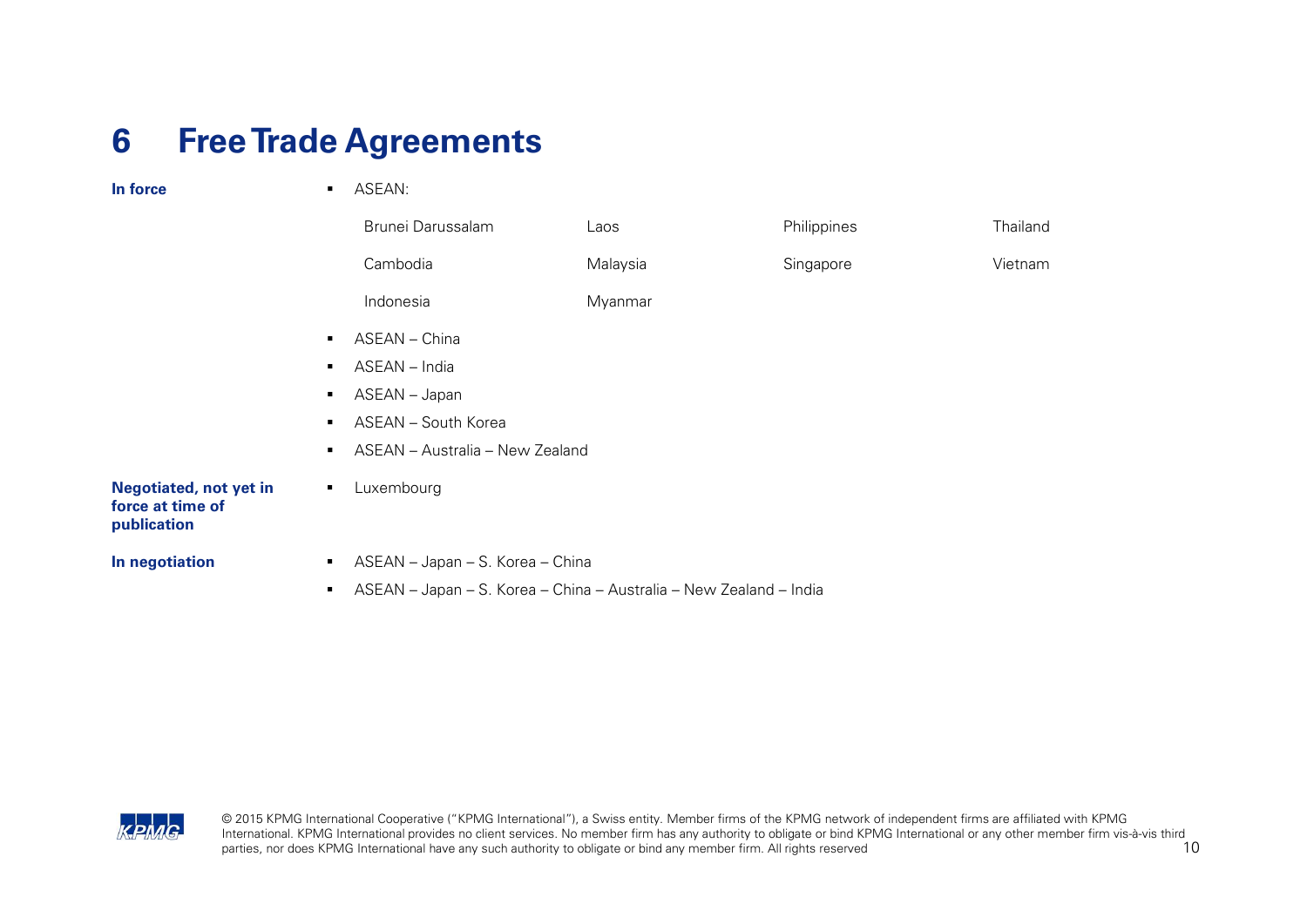## <span id="page-12-0"></span>**7 Tax Authority**

| <b>Tax authority</b>      | Ministry of Finance – Tax Department, Tax Division of Vientiane Capital and Tax District                                                                                                                                                                                                                      |  |  |  |  |
|---------------------------|---------------------------------------------------------------------------------------------------------------------------------------------------------------------------------------------------------------------------------------------------------------------------------------------------------------|--|--|--|--|
|                           | Ministry of Finance - Tax Department Website                                                                                                                                                                                                                                                                  |  |  |  |  |
| <b>Tax audit activity</b> | The tax authority predominantly adopts a risk based approach to the selection of returns for audit. As a matter of practice,<br>larger entities are generally audited annually.                                                                                                                               |  |  |  |  |
|                           | A tax audit may be opened into any tax return filed. In our experience, the majority of companies can expect to be<br>audited by the tax authority each year.                                                                                                                                                 |  |  |  |  |
|                           | A typical tax audit commences with an official letter requesting provision of supplementary analysis or information. The<br>audit will include a site visit to inspect records, including the abovementioned supplementary information, and to enquire<br>about any unclear issues or possible disagreements. |  |  |  |  |
|                           | Taxpayers are advised to contact their tax advisor immediately when a tax audit commences or any correspondence is<br>received from the tax authority. Audits into any given return generally last 10 days but it can take longer to reach a<br>resolution in more complex cases.                             |  |  |  |  |
|                           | Key focus areas for the tax authority in tax audits conducted in recent years have included:                                                                                                                                                                                                                  |  |  |  |  |
|                           | Revenue and expenses per tax calculation<br>$\blacksquare$                                                                                                                                                                                                                                                    |  |  |  |  |
|                           | Tax deductible and non deductible expenses<br>٠                                                                                                                                                                                                                                                               |  |  |  |  |
|                           | VAT for construction, import-export goods and services<br>٠                                                                                                                                                                                                                                                   |  |  |  |  |
|                           | All Income and benefits of outsourced labour.<br>$\blacksquare$                                                                                                                                                                                                                                               |  |  |  |  |
|                           | The tax authority's approach to tax audits is largely manual, including detailed consideration of invoices and key<br>documents.                                                                                                                                                                              |  |  |  |  |
| <b>Appeals</b>            | There is no formal tax appeal process in Laos. However, a taxpayer who does not agree with the tax audit by the officer<br>may submit a proposal letter to the tax authority for reinvestigation.                                                                                                             |  |  |  |  |
| <b>Tax governance</b>     | There are no specific schemes or incentives offered which encourage taxpayers to adopt best practices in terms of tax<br>governance or controls.                                                                                                                                                              |  |  |  |  |